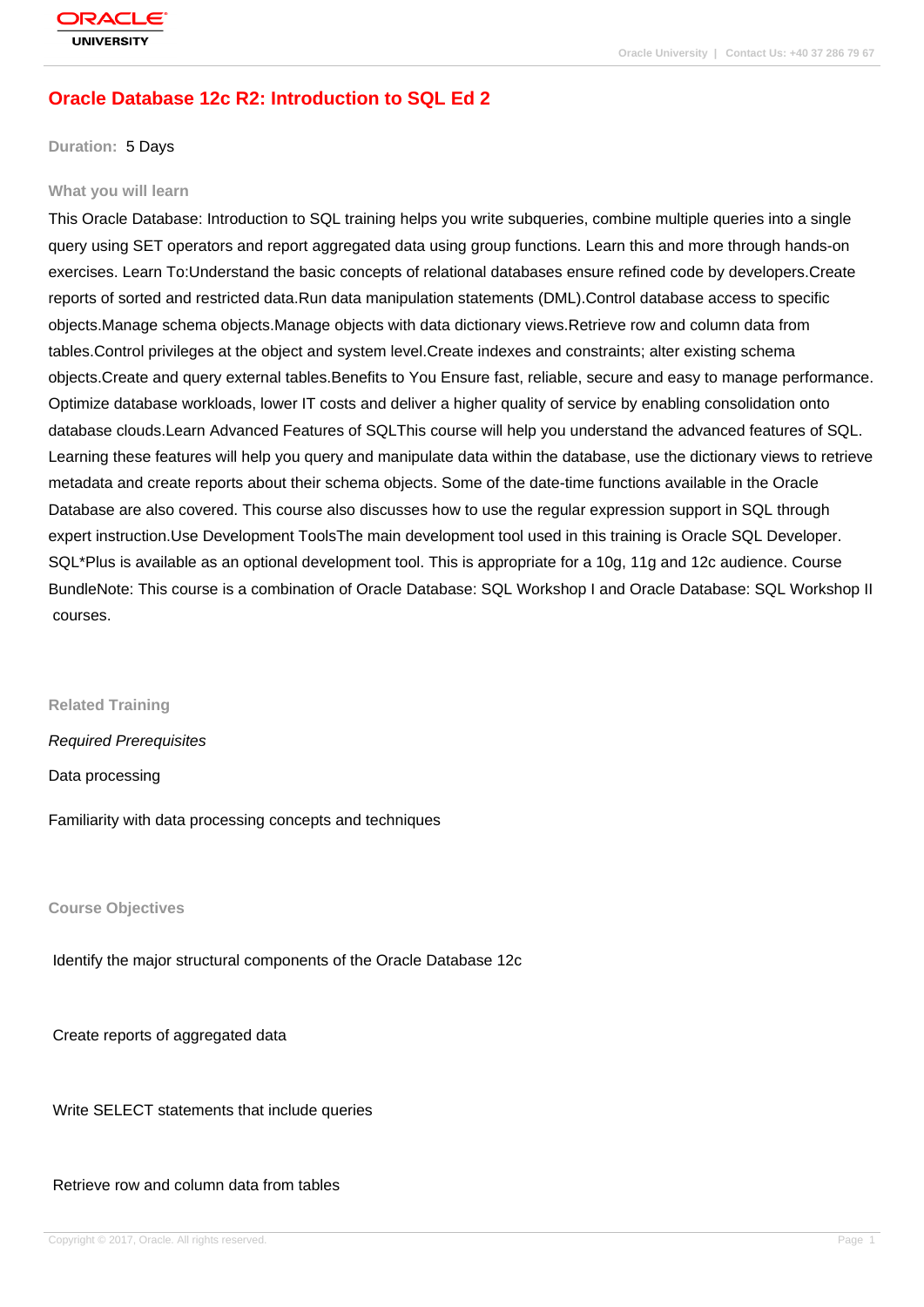Run data manipulation statements (DML) in Oracle Database 12c

Create tables to store data

Utilize views to display data

Control database access to specific objects

Manage schema objects

Display data from multiple tables using the ANSI SQL 99 JOIN syntax

Manage objects with data dictionary views

Write multiple-column sub-queries

Employ SQL functions to retrieve customized data

Use scalar and correlated sub-queries

Create reports of sorted and restricted data

**Course Topics**

#### **Introduction**

Course Objectives, Course Agenda and Appendixes Used in this Course Overview of Oracle Database 12c and Related Products Overview of relational database management concepts and terminologies Introduction to SQL and its development environments What is Oracle SQL Developer? Starting SQL\*Plus from Oracle SQL Developer The Human Resource (HR) Schema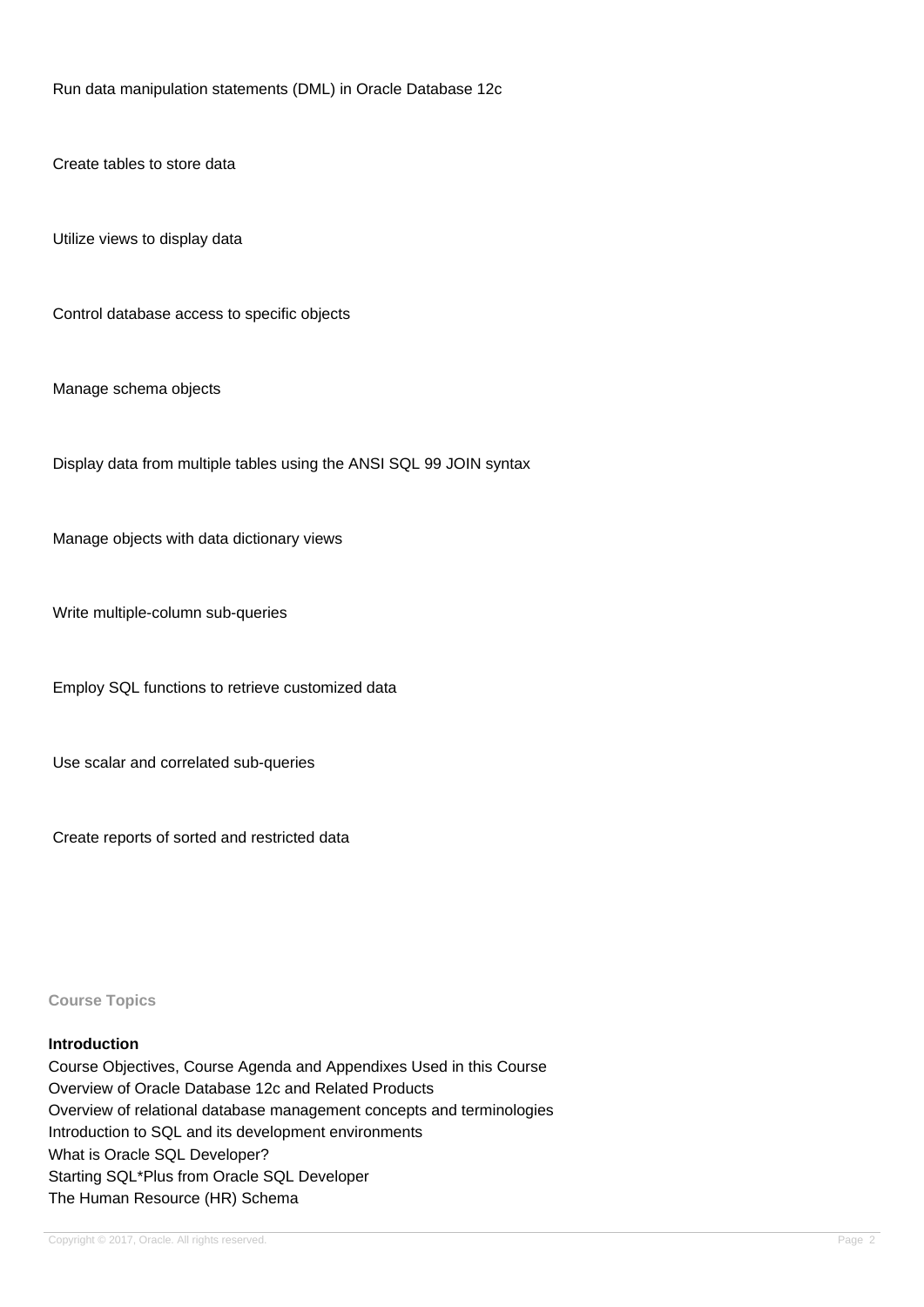Tables used in the Course

## **Working with Oracle Cloud Exadata Express Cloud Service**

Introduction to Oracle Database Exadata Express Cloud Service Accessing Cloud Database using SQL Workshop Connecting to Exadata Express Database using Database Clients

#### **Retrieving Data using the SQL SELECT Statement**

Capabilities of the SELECT statement Arithmetic expressions and NULL values in the SELECT statement Column aliases Use of concatenation operator, literal character strings, alternative quote operator, and the DISTINCT keyword Use of the DESCRIBE command

## **Restricting and Sorting Data**

Limiting the Rows Rules of precedence for operators in an expression Substitution Variables Using the DEFINE and VERIFY command

## **Using Single-Row Functions to Customize Output**

Describe the differences between single row and multiple row functions Manipulate strings with character function in the SELECT and WHERE clauses Manipulate numbers with the ROUND, TRUNC and MOD functions Perform arithmetic with date data Manipulate dates with the date functions

## **Using Conversion Functions and Conditional Expressions**

Describe implicit and explicit data type conversion Use the TO\_CHAR, TO\_NUMBER, and TO\_DATE conversion functions Nest multiple functions Apply the NVL, NULLIF, and COALESCE functions to data Use conditional IF THEN ELSE logic in a SELECT statement

## **Reporting Aggregated Data Using the Group Functions**

Group Functions Creating Groups of Data Restricting Group Results

## **Displaying Data from Multiple Tables Using Joins**

Introduction to JOINS Types of Joins Natural join Self-join Non equijoins OUTER join

## **Using Subqueries to Solve Queries**

Introduction to Subqueries Single Row Subqueries Multiple Row Subqueries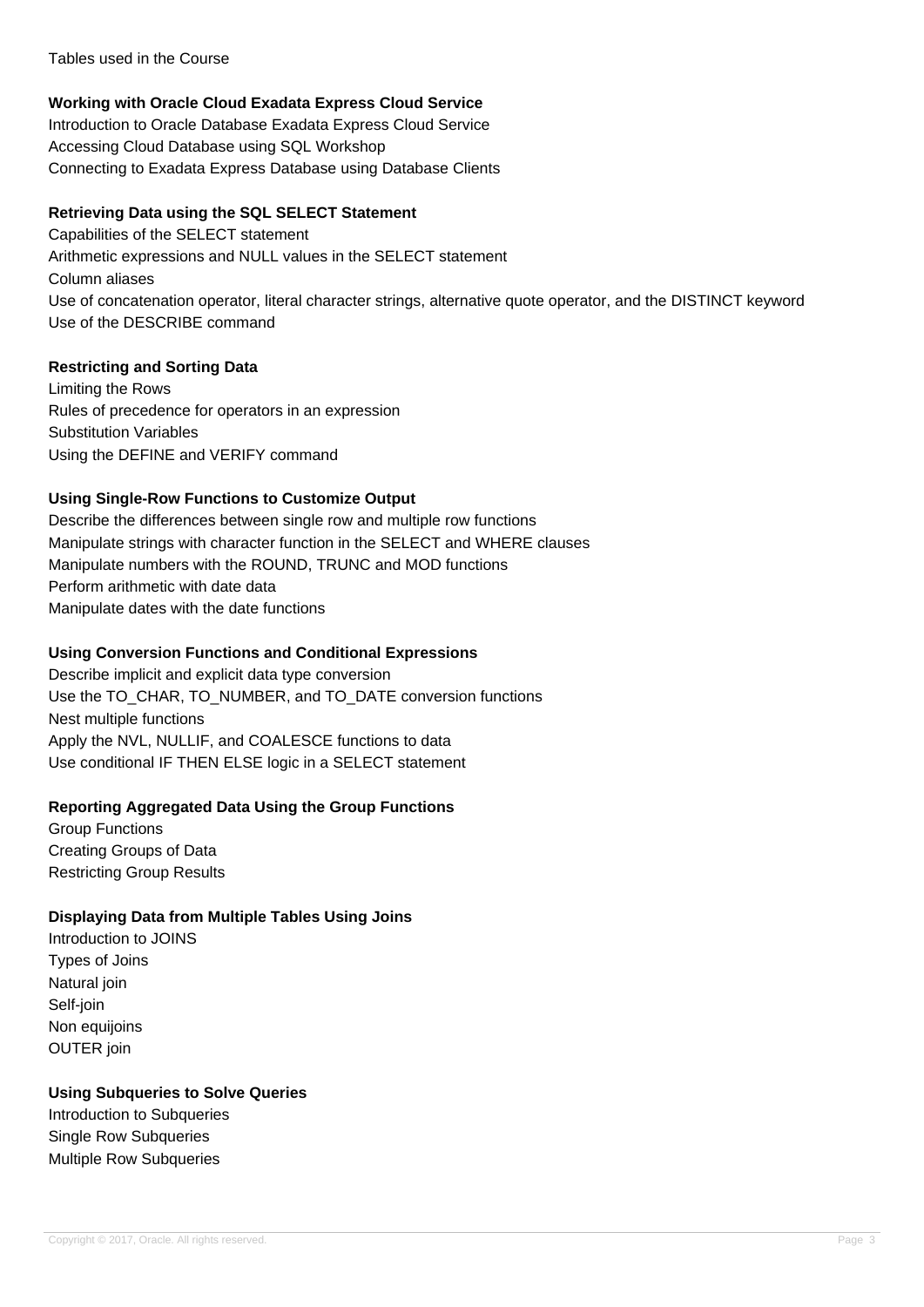## **Using the SET Operators**

Set Operators UNION and UNION ALL operator INTERSECT operator MINUS operator Matching the SELECT statements Using ORDER BY clause in set operations

## **Managing Tables using DML statements**

Data Manipulation Language Database Transactions

**Introduction to Data Definition Language**

Data Definition Language

## **Introduction to Data Dictionary Views**

Introduction to Data Dictionary Describe the Data Dictionary Structure Using the Data Dictionary views Querying the Data Dictionary Views

## **Creating Sequences, Synonyms, Indexes**

Overview of sequences Overview of synonyms Overview of indexes

## **Creating Views**

Overview of views

## **Managing Schema Objects**

Managing constraints Creating and using temporary tables Creating and using external tables

## **Retrieving Data by Using Subqueries**

Retrieving Data by Using a Subquery as Source Working with Multiple-Column subqueries Using Scalar subqueries in SQL Correlated Subqueries Working with the WITH clause

## **Manipulating Data by Using Subqueries**

Using Subqueries to Manipulate Data Inserting by Using a Subquery as a Target Using the WITH CHECK OPTION Keyword on DML Statements Using Correlated Subqueries to Update and Delete rows

#### **Controlling User Access**

System privileges Creating a role Object privileges Revoking object privileges